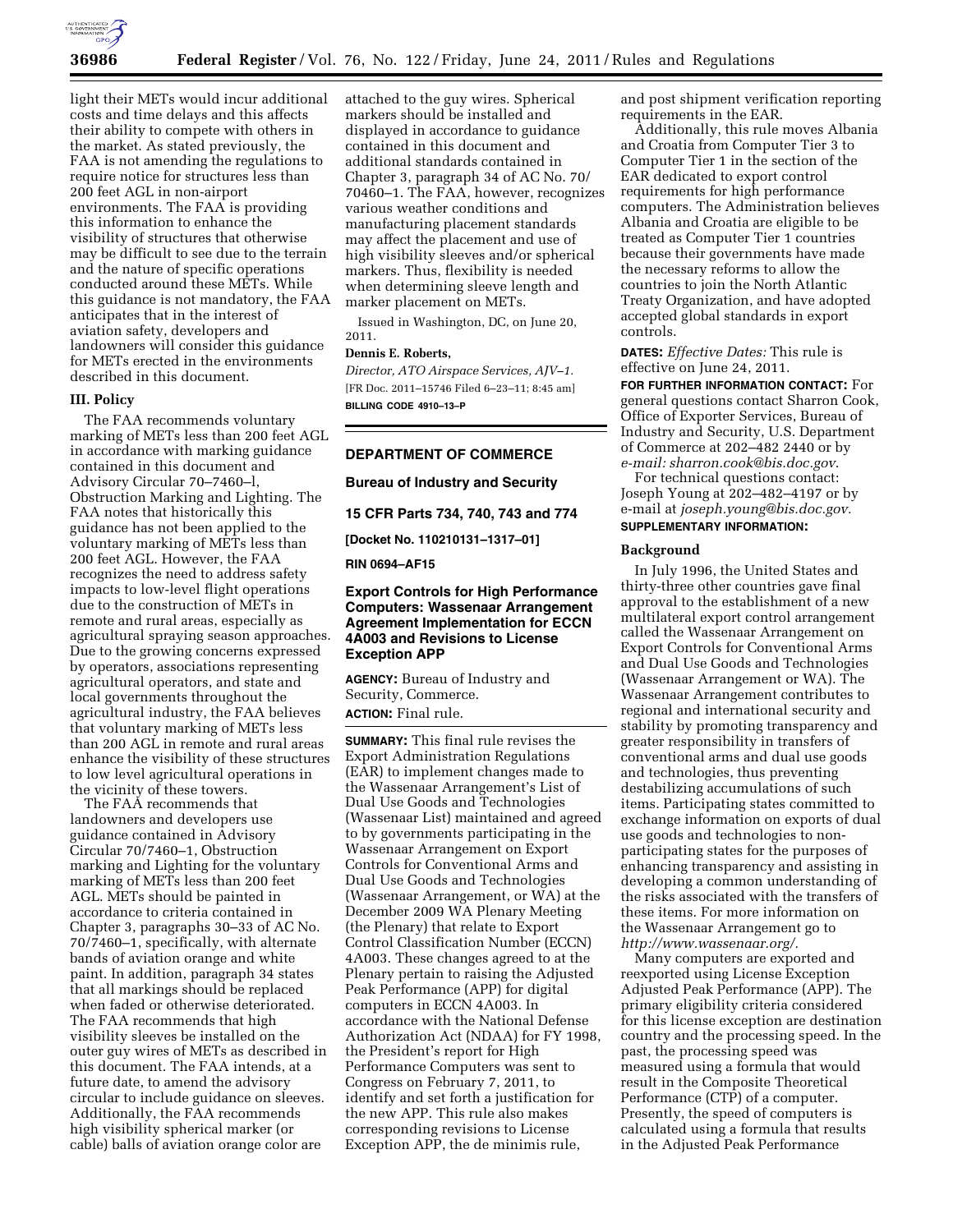(APP). The countries eligible for export or reexport under License Exception APP are divided into two groups or ''Tiers'', (Tier 1 and Tier 3). Countries listed in Tier 1 are ally countries or countries that do not pose a national security, nuclear or missile threat to the United States. Tier 3 Countries are all other countries with the exception of the terrorist supporting countries listed in Country Group E:1 of Supplement No. 1 to part 740.

The National Defense Authorization Act (NDAA) Congressional Notification Requirement, Subsections 1211(d) and (e) of the National Defense Authorization Act (NDAA) for FY 1998 (Pub. L. 105–85, November 18, 1997, 111 Stat. 1932), provides that a new composite theoretical performance level for purposes of licensing exports of digital computers to Tier 3 countries may not take effect until sixty days after the President submits a report to Congress setting forth the new level and the justification for the new level. The President sent a report to Congress on February 7, 2011 that identifies and provides justification for a new 1.5 Weighted TeraFLOPS (WT) control level using the Adjusted Peak Performance (APP) formula.

# **Revisions to the Commerce Control List**

This rule revises Export Control Classification Number (ECCN) 4A003 on the Commerce Control List (CCL) to implement the changes to the Wassenaar List of Dual Use Goods and Technologies agreed to at the December 2009 WA Plenary meeting. These changes are described in more detail below.

ECCN 4A003 is amended by:

- —Revising the APP from 0.75 to 1.5 WT in the AT control paragraph of the License Requirements section to make it consistent with the revision in 4A003.b.
- —Revising the APP from 0.75 to 1.5 WT (in two places) in **Note 1** of the License Requirements section, to make it consistent with a revision in 4A003.b.
- —Revising the APP from 0.75 to 1.5 WT in 4A003.b to maintain control of leading edge computers, while decontrolling older computers.

### **Section 740.7 Computers (APP)**

The WA members agreed at the 2009 Plenary to raise the ''License Exception Adjusted Peak Performance'' (APP) parameter in ECCNs 4D001 (0.25 WT), and 4E001 (0.25 WT), because of the advancement of computer technology. In License Exception APP, with regard to deemed exports of ''development''

and ''production'' technology controlled by ECCN 4E001 and source code controlled by ECCN 4D001, BIS is raising the eligibility parameter (APP) from 0.5 WT to 1.5 WT for foreign nationals of Computer Tier 1 countries (with the exception of the countries listed in Section 740.7(c)(3)(i) that have unlimited APP for ''development'' and ''production'' technology and source code) and from 0.1 WT to 0.5 WT for foreign nationals of Computer Tier 3 countries, because of the advancement of high performance computer technology.

## **Albania and Croatia**

This rule removes Albania and Croatia from Computer Tier 3 and places these countries in Computer Tier 1 in Section 740.7 License Exception APP. The requirements in the 1998 National Defense Authorization Act (NDAA) provides that the removal of a country from Tier 3 may take effect 120 days after Congress receives a report justifying such a removal. The President sent a report to Congress on February 7, 2011, therefore the 120 days have passed. Albania and Croatia have made significant progress in conforming to international nonproliferation norms and export control standards. Croatia is a member of the Australia Group, the Nuclear Suppliers Group, and the Wassenaar Arrangement. Albania has declared its adherence to the international export control regimes and is working on becoming a member of the regimes. Albania and Croatia are parties to the Nuclear Non-Proliferation Treaty, the Chemical Weapons Convention, and the Biological Weapons Convention. In addition, Albania and Croatia adhere to the Hague Code of Conduct and are now North Atlantic Treaty Organization (NATO) allies. This revision will result in fewer license applications, because Albania and Croatia will now be eligible for License Exception APP. In addition, the EAR will no longer require NDAAbased recordkeeping and post shipment verification reporting of exports of high performance computers to Albania and Croatia (see Section 743.2 of the EAR).

## **Section 734.4 ''De minimis U.S. Content''**

Foreign-made computers with an APP of 0.75 WT located in a foreign country are not eligible for the application of the *de minimis* rules when they contain U.S.-origin controlled semiconductors (other than memory circuits) classified under ECCN 3A001 and are destined to a country in Computer Tier 3 of Section 740.7 of the EAR. This rule increases the APP parameter from 0.75 WT to 1.5 WT

in harmonization with the revision made to ECCN 4A003.

# **Section 743.2 ''High Performance Computers: Post Shipment Verification Reporting''**

This section outlines special postshipment reporting requirements for the export of certain computers to destinations in Computer Tier 3 of License Exception APP (Section 740.7 of the EAR). The reporting requirement applies to high performance computer exports to destinations in Computer Tier 3, as well as exports of commodities used to enhance computers previously exported or reexported to Computer Tier 3 destinations, where the APP is greater than 0.75 WT. This rule increases that APP level from 0.75 WT to 1.5 WT in accordance with the WA agreement to increase the APP level in ECCN 4A003.

#### **Export Administration Act**

Since August 21, 2001, the Export Administration Act of 1979, as amended, has been in lapse. However, the President has continued the EAR in effect under the International Emergency Economic Powers Act (50 U.S.C. 1701–1707) through Executive Order 13222 of August 17, 2001 (3 CFR, 2001 Comp. 783 (2002)), which has been extended by successive Presidential Notices, the most recent being that of August 12, 2010, 75 FR 50681 (August 16, 2010).

#### **Rulemaking Requirements**

1. This final rule has been determined to be not significant for purposes of Executive Order 12866.

2. Notwithstanding any other provision of law, no person is required to respond to, nor shall any person be subject to a penalty for failure to comply with a collection of information subject to the requirements of the Paperwork Reduction Act of 1995 (44 U.S.C. 3501 *et seq.*) (PRA), unless that collection of information displays a currently valid Office of Management and Budget (OMB) Control Number. This rule involves two collections of information subject to the PRA. One of the collections has been approved by OMB under control number 0694–0088, ''Multi Purpose Application,'' and carries a burden hour estimate of 43.8 minutes for a manual or electronic submission. The other of the collections has been approved by OMB under control number 0694–0137, '''Licensing Exceptions and Exclusions,'' and carries a burden hour estimate of 21 minutes for a manual or electronic submission. Send comments regarding these burden estimates or any other aspect of these collections of information, including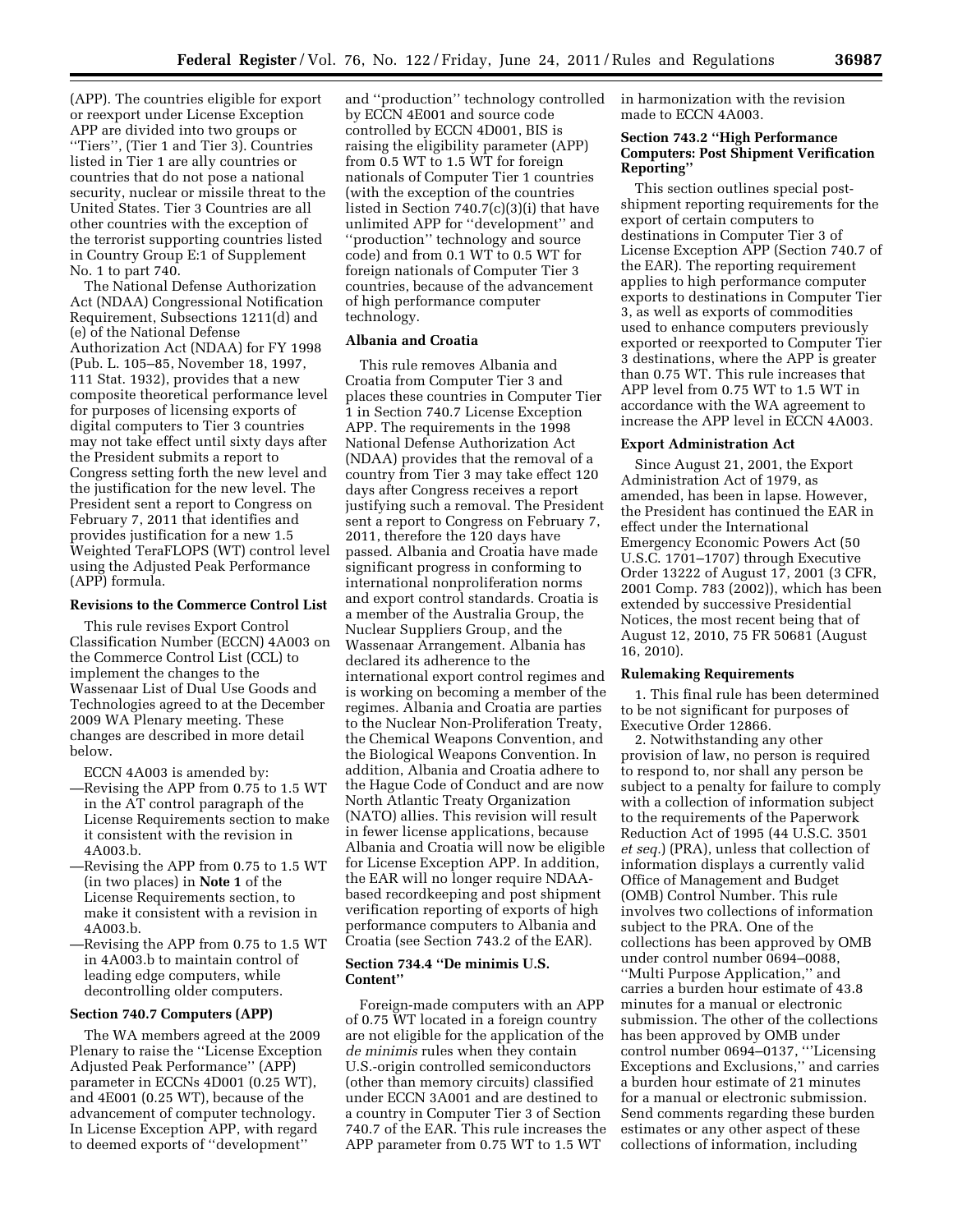suggestions for reducing the burden, to OMB Desk Officer, New Executive Office Building, Washington, DC 20503; and to Jasmeet Seehra, OMB Desk Officer, by e-mail at *Jasmeet*\_*K.*\_*[Seehra@omb.eop.gov](mailto:Jasmeet_K._Seehra@omb.eop.gov)* or by fax to (202) 395–7285; and to the Office of Administration, Bureau of Industry and Security, Department of Commerce, 14th and Pennsylvania Avenue, NW., Room 6622, Washington, DC 20230.

3. This rule does not contain policies with Federalism implications as that term is defined under Executive Order 13132.

4. The provisions of the Administrative Procedure Act (5 U.S.C. 553) requiring notice of proposed rulemaking, the opportunity for public participation, and a delay in effective date, are inapplicable because this regulation involves a military and foreign affairs function of the United States (5 U.S.C. 553(a)(1)). Immediate implementation of these amendments fulfills the United States' international obligation to the Wassenaar Arrangement on Export Controls for Conventional Arms and Dual Use Goods and Technologies. The Wassenaar Arrangement contributes to international security and regional stability by promoting greater responsibility in transfers of conventional arms and dual use goods and technologies, thus preventing destabilizing accumulations of such items. The Wassenaar Arrangement consists of 44 member countries that act on a consensus basis and the changes set forth in this rule implement agreements reached at the December 2009 plenary session of the WA. Because the United States is a significant exporter of the items in this rule, implementation of this provision is necessary for the WA to achieve its purpose. Delaying implementation will create a disruption in the movement of affected items globally because of disharmony between export control measures implemented by WA members, resulting in tension between member countries. Export controls work best when all countries implement the same export controls in a timely manner. If this rulemaking was delayed to allow for notice and comment, it would prevent the United States from fulfilling its commitment to the WA in a timely manner and would injure the credibility of the United States in this and other multilateral regimes.

Further, no other law requires that a notice of proposed rulemaking and an opportunity for public comment be given for this final rule. Because a notice of proposed rulemaking and an opportunity for public comment are not

required to be given for this rule under the Administrative Procedure Act or by any other law, the analytical requirements of the Regulatory Flexibility Act (5 U.S.C. 601 *et seq.*) are not applicable. Therefore, this regulation is issued in final form. Although there is no formal comment period, public comments on this regulation are welcome on a continuing basis. Comments should be submitted to Sharron Cook, Office of Exporter Services, Bureau of Industry and Security, Department of Commerce, 14th and Pennsylvania Ave., NW., Room 2099, Washington, DC 20230.

### **List of Subjects**

## *15 CFR Part 734*

Administrative practice and procedure, Exports, Inventions and patents, Research science and technology.

# *15 CFR Part 740*

Administrative practice and procedure, Exports, Reporting and recordkeeping requirements.

## *15 CFR Part 743*

Administrative practice and procedure, Reporting and recordkeeping requirements.

#### *15 CFR Part 774*

Exports, Reporting and recordkeeping requirements.

Accordingly, Parts 734, 740, 743 and 774 of the Export Administration Regulations (15 CFR Parts 730 through 774) are amended as follows:

## **PART 734—[AMENDED]**

■ 1. The authority citation for Part 734 continues to read as follows:

**Authority:** 50 U.S.C. app. 2401 *et seq.;* 50 U.S.C. 1701 *et seq.;* E.O. 12938, 59 FR 59099, 3 CFR, 1994 Comp., p. 950; E.O. 13020, 61 FR 54079, 3 CFR, 1996 Comp., p. 219; E.O. 13026, 61 FR 58767, 3 CFR, 1996 Comp., p. 228; E.O. 13222, 66 FR 44025, 3 CFR, 2001 Comp., p. 783; Notice of August 12, 2010, 75 FR 50681 (August 16, 2010); Notice of November 4, 2010, 75 FR 68673 (November 8, 2010).

## **§ 734.4 [Amended]**

■ 2. Section 734.4 is amended by removing the phrase ''0.75 Weighted TeraFLOPS (WT)'' and adding in its place ''1.5 Weighted TeraFLOPS (WT)'' in paragraph (a)(1).

## **PART 740—[AMENDED]**

■ 3. The authority citation for Part 740 continues to read as follows:

**Authority:** 50 U.S.C. app. 2401 *et seq.;* 50 U.S.C. 1701 *et seq.;* 22 U.S.C. 7201 *et seq.;* 

E.O. 13026, 61 FR 58767, 3 CFR, 1996 Comp., p. 228; E.O. 13222, 66 FR 44025, 3 CFR, 2001 Comp., p. 783; Notice of August 12, 2010, 75 FR 50681 (August 16, 2010).

# **§ 740.7 [Amended]**

■ 4. Section 740.7 is amended by:

■ a. Removing Albania and Croatia from the list of countries in paragraph (d)(1) and adding them in alphabetical order to paragraph (c)(1);

■ b. Removing the number "0.5" and adding in its place ''1.5'' in paragraph (c)(3)(ii); and

■ c. Removing the number "0.1" and adding in its place ''0.5'' in paragraph  $(d)(3)(i).$ 

## **PART 743—[AMENDED]**

■ 5. The authority citation for Part 743 continues to read as follows:

**Authority:** 50 U.S.C. app. 2401 *et seq.;* 50 U.S.C. 1701 *et seq.;* E.O. 13222, 66 FR 44025, 3 CFR, 2001 Comp., p. 783; Notice of August 12, 2010, 75 FR 50681 (August 16, 2010).

## **§ 743.2 [Amended]**

■ 6. Section 743.2 is amended by removing the phrase ''0.75 Weighted TeraFLOPS (WT).'' and adding in its place ''1.5 Weighted TeraFLOPS (WT).'' in paragraph (b).

## **PART 774—[AMENDED]**

■ 7. The authority citation for Part 774 continues to read as follows:

**Authority:** 50 U.S.C. app. 2401 *et seq.;* 50 U.S.C. 1701 *et seq.;* 10 U.S.C. 7420; 10 U.S.C. 7430(e); 22 U.S.C. 287c, 22 U.S.C. 3201 *et seq.,* 22 U.S.C. 6004; 30 U.S.C. 185(s), 185(u); 42 U.S.C. 2139a; 42 U.S.C. 6212; 43 U.S.C. 1354; 15 U.S.C. 1824a; 50 U.S.C. app. 5; 22 U.S.C. 7201 *et seq.;* 22 U.S.C. 7210; E.O. 13026, 61 FR 58767, 3 CFR, 1996 Comp., p. 228; E.O. 13222, 66 FR 44025, 3 CFR, 2001 Comp., p. 783; Notice of August 12, 2010, 75 FR 50681 (August 16, 2010).

■ 8. In Supplement No. 1 to Part 774 (the Commerce Control List), Category 4—Computers, ECCN 4A003 is amended by revising the AT entry and **Notes 1 and 2** in the License Requirements section, and paragraph b. in the Items paragraphs of the List of Items Controlled section, to read as follows:

## **Supplement No. 1 to Part 774—The Commerce Control List**

\* \* \* \* \*

4A003 ''Digital computers'', ''electronic assemblies'', and related equipment therefor, as follows and specially designed components therefor.

License Requirements

\* \* \* \* \*